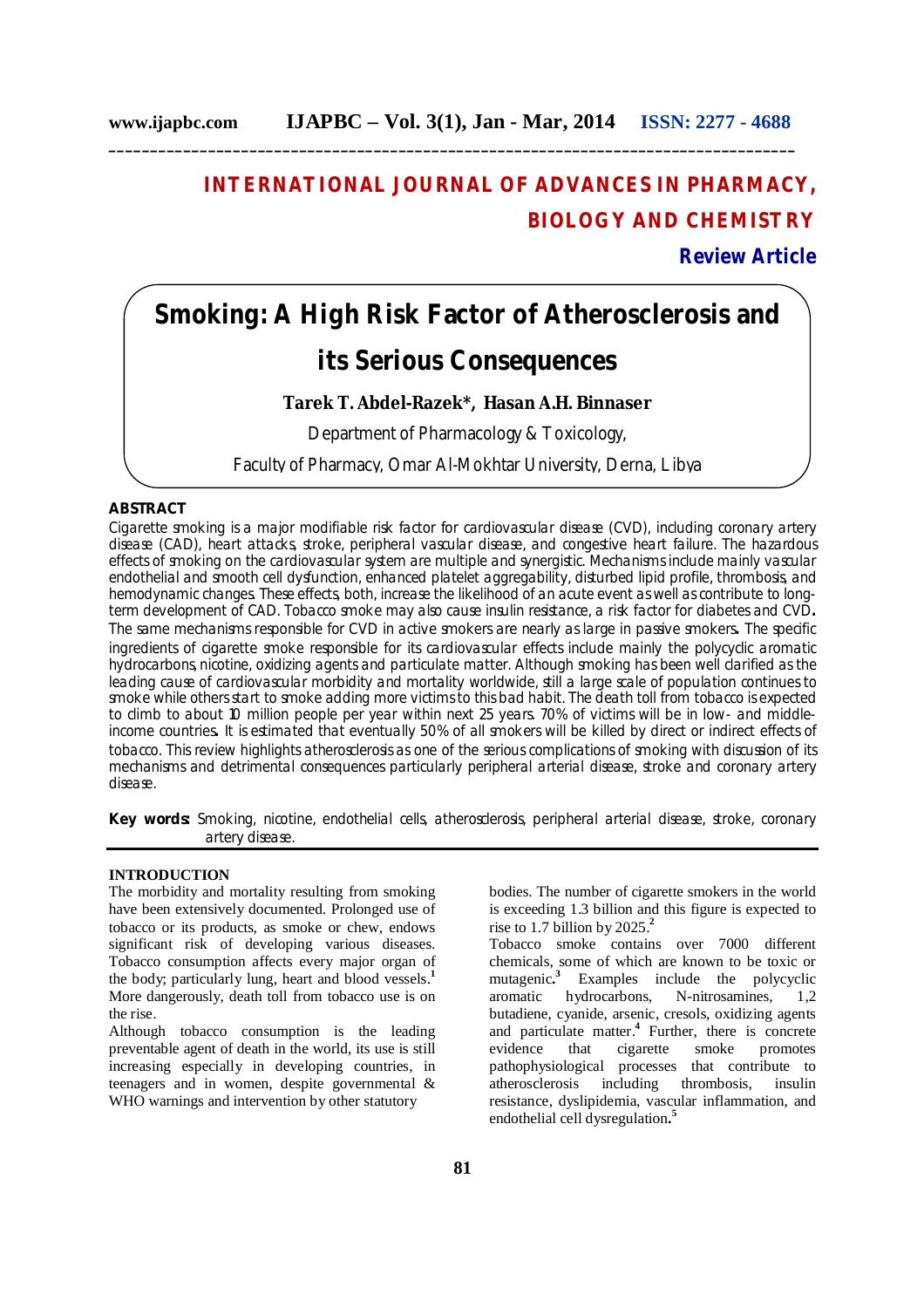#### **ACTION OF NICOTINE ON VASCULAR CELLS**

A preponderance of evidence indicates that cigarette smoking aggravates and accelerates the development of atherosclerosis. The interaction of toxic substances especially nicotine with vascular wall cells namely endothelial and smooth muscle cells seems to be a key mechanism of nicotine-induced atherosclerosis.

# **Smoking & endothelial cell function:**

While endogenous endothelial progenitor cell function is disrupted in the setting of smoking, nicotine content of cigarette smoke also induces a rise in intra-cytoplasmic filaments in endothelial cells and enhances endothelial cell proliferation, migration and tube formation.<sup>6-8</sup> This constitutes an important contributing role of nicotine in the pathophysiology of atherosclerosis.

#### **Smoking & vascular smooth muscle cells:**

Nicotine induces degenerative or necrotic changes in the arterial wall leading to arterial damage producing typical atherosclerotic plaques.**<sup>9</sup>** Development of intimal hyperplasia after vessel wall injury is initiated by the activation and proliferation of smooth muscle cells in the tunica media. Subsequently, the smooth muscle cells migrate to the sub-endothelial space, where they proliferate and synthesize the extracellular matrix.**<sup>10</sup>**

In vivo studies clarified the role of basic fibroblast growth factor and platelet-derived growth factor (PDGF) in the formation of intimal lesions. In fact, nicotine directly induces the proliferation of vascular smooth muscle cells (VSMCs), in part by stimulating their release of fibroblast growth factor.**<sup>11</sup>** On the other hand nicotine stimulates the release of catecholamines that promote platelet aggregability. Platelets contribute to the growth of plaque through the accretion of thrombus and release of certain growth factors (most importantly PDGF) that further induce vascular smooth muscle cell proliferation.**<sup>10</sup>**

Under the influence of PDGF, VSMCs migrate into the intima. Matrix metalloproteinases breakdown the extracellular content before the cell extracellular content before the cell migration(MMPs). The major groups of MMPs are collagenases, stromelysins, and gelatinases. The collagenases digest collagen types I, II, and III, whereas the stromelysins degrade collagen type IV. basal laminins, and basement membranes. The gelatinases degrade denatured collagens and collagen style  $IV.^{10}$  In the sub-endothelial space VSMCs undergo phenotypic modulation into myofibroblasts and osteoblast-like cells, elaborate extracellular matrix (collagen and osteopontin), and even take up lipid to resemble macrophage-derived foam cells.**<sup>12</sup>**

# **SMOKING-INDUCED PROINFLAMMATORY RESPONSES AND ATHEROSCLEROTIC PROCESS**

The relationship between smoking, oxidative stress, and inflammation is well established, but complex. Cigarette smoke contains multiple agents contributing directly to inflammation. Lipid soluble smoke particles consisting of DMSO-soluble particles (DSP), nicotine, and lipopolysaccharides (LPS), upregulate G protein-coupled receptors for potent contractile agents, endothelin and thromboxane, which contribute to endothelial dysfunction.**<sup>13</sup>** In addition to up-regulating contractile receptors, LPS exposure simultaneously increases activation of inflammatory and contractile thromboxane and angiotensin I receptors while inhibiting anti-inflammatory and dilatory prostacyclin and acetylcholine receptors.**<sup>14</sup>**

Smoking increases oxidative stress markers malondialdehyde and isoprostanes through freeradical catalyzed peroxidation of arachidonic acid (AA) and AA metabolites as well as inflammatory markers tumor necrosis factor-α, interleukin-6 and Creactive protein. **15-18** Elevated circulating levels of homocysteine are also associated with smoking and constitute a strong risk for endothelial dysfunction and associated cardiovascular events. **<sup>19</sup>** Smoking alone increases risk of CAD and amplifies that risk in presence of other risk factors e.g. hypertension and diabetes**. <sup>20</sup>** Homocysteine is generated through methionine metabolism with elevated levels most commonly associated with vitamin B deficiencies.**<sup>21</sup>** Elevated homocysteine increases thromboxane synthesis and isoprostane formation, enhancing platelet activity.**22-24**

# **Particular pro-inflammatory role of nicotine:**

Nicotine is the predominant chemical in cigarette smoke and has been suspected to be a causative agent of atherosclerosis for decades. There is strong evidence that nicotine damages vascular endothelial cells through overstimulation or desensitization of the nicotinic acetylcholine receptors  $\alpha_4\beta_2$  (nAChR).<sup>25, 26</sup> Prolonged exposure to nicotine leads to nAChR desensitization, causing cell bulking and, eventually, detachment, implicating that nicotine effects are caused by direct injury to the arterial wall. **<sup>27</sup>**

The postulated molecular mechanism of nicotine action on atherogenesis has ranged from initiation to angiogenesis.**<sup>8</sup>** Nicotine augments the synthesis and secretion of pro-inflammatory cytokines and inducible nitric oxide synthase (iNOS). It also amplifies the generated oxidative stress by monocytes and macrophages and their secondary effects on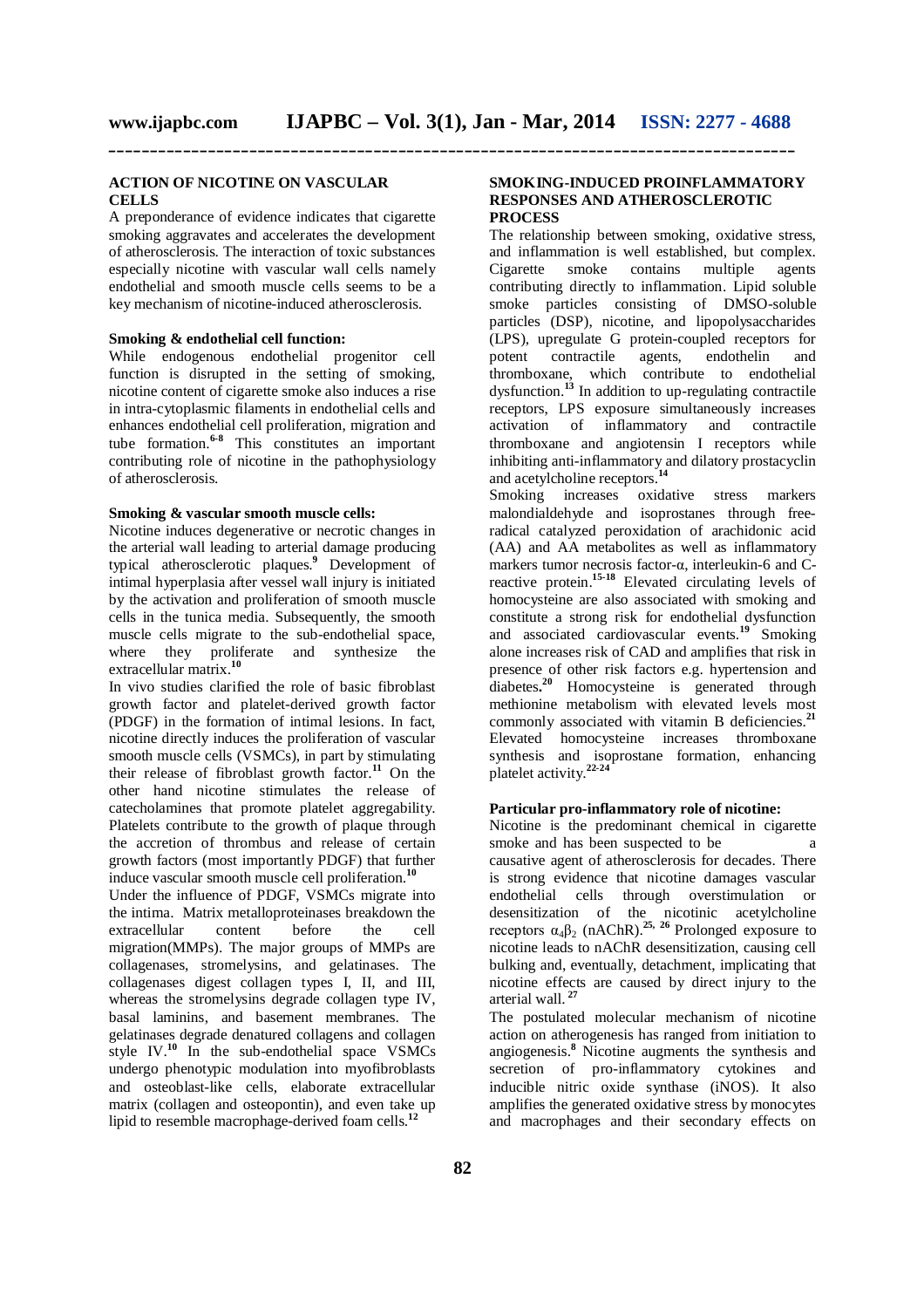endothelial and smooth muscle cells in vascular lesions. This is mediated by the molecular crosstalk between macrophages and endothelial and smooth muscle cells, which occur in the lesion.**<sup>28</sup>**

Nicotine directly induces iNOS and tumor necrosis factor (TNF)-expression in monocytes and macrophages via the nicotinic acetylcholine receptors. In turn, the activated macrophages, after they infiltrate the lesion, activate the NF-ʁB transcriptional factor in macrophages, smooth muscle cells, and endothelial cells with their secreted proinflammatory cytokines and generated oxidative stress. Of the NF-ʁB target genes stimulated by nicotine, activation of vascular cell adhesion molecule (VCAM-1) and cyclooxygenase-2 (COX-2) occurs first, followed by platelet-derived growth factor-β (PDGFβ) at a later stage. **<sup>28</sup>**

The nicotine-accelerated expression of VCAM-1 helps promote macrophage trans-endothelial migration. The concurrent increase of COX-2, which facilitates the progression of atherosclerosis, enhances vascular permeability, cell proliferation, chemotaxis, and influx of white blood cells, including phagocytes and lymphocytes, from the circulation into the tissue.**29,30** Subsequently, nicotine additionally stimulates PDGFβ synthesis in the lesion, which promotes enhancement of angiogenesis and thrombosis. Interestingly, PDGF A- and B-chain mRNA levels are increased in monocytes from hypercholesterolemia patients.**31-33** The growth factor can additionally promote smooth muscle cell migration, as well as enhance nicotine-induced proliferation of endothelial cells at the later stages.**<sup>28</sup>**

# **EFFECT OF SMOKING ON LIPID PROFILE**

Lipid levels and inflammation, both key players in the atherosclerotic process, are affected by tobacco smoke.<sup>34</sup> Cigarette smokers have a more atherogenic lipid profile than non-smokers. The anti-atherogenic sub-fraction HDL  $_2$  is lower in smokers and passive smokers.<sup>35</sup> Smokers and passive smokers have higher levels of products of lipid peroxidation and oxidized LDL compared to nonsmokers.**<sup>36</sup>** Smoking-induced endothelial injury may result from oxidative damage caused by lipid peroxidation and production of free radicals**. 37**

# **EFFECTS OF TIMING & EXTENT OF SMOKING, CIGARETTE TYPE AND CONCOMITANT RISK FACTORS ON ATHEROSCLEROSIS**

Smoking-induced atherosclerosis with its negative effect on cardiovascular health is well established nevertheless, many people continue or even start to smoke.**38-41** Carotid intima-media thickness (C-IMT),

a marker of subclinical atherosclerosis, has been used as a surrogate end point to investigate the effects of cigarette smoking. Some studies have failed to report a difference in C-IMT between former and current smokers suggesting that the effect of smoking on vascular walls is irreversible.**<sup>40</sup>**

However, categorizations that do not take into account the extent and timing of smoking may yield misleading conclusions. For example, an individual with a 40-year history of cigarette smoking who stopped smoking 1 year ago is classified as a former smoker, but his/her C-IMT may well not differ from that of a current smoker. Conversely, a current smoker is included in this category even if he/she started smoking only a few months ago with an effect of smoking still negligible. Other factors potentially modifying the effect of smoking on the arterial walls are the cigarette contents of tar, nicotine, and carbon monoxide (CO) as well as the possible interactions with other common vascular risk factors.

Many smokers use light cigarettes in the belief that this may reduce the risks of smoking or as a first step toward stopping smoking.**<sup>42</sup>** Interestingly no relevant difference in C-IMT has been significantly detectable between consumers of "light" and "regular" cigarettes.**<sup>43</sup>** Consequently, there is no support of the hypothesis that light cigarettes have a less unfavorable effect than regular cigarettes. Although previous reports showed that switching from regular to light cigarettes does not reduce tobacco related cardiovascular morbidity mistaken beliefs about the possible benefits of light cigarettes are still widespread even in countries where considerable efforts have been made to educate people about the misconception of "light".<sup>44-46</sup>

Diabetes and hypertension interact with smoking in determining C-IMT. The effect of cigarette smoking on C-IMT progression rate in diabetic patients is almost twice that observed in non-diabetic patients. On the other hand, smoking habit and hypertension are both independent determinants of C-IMT, with a significant interaction between hypertension and smoking habit. Thus, the identification of atherogenic interactions warrant intensified efforts to promote smoking cessation in patients with diabetes or hypertension**. 43**

Age- and sex-adjusted C-IMTs increase with the number of pack-years, in both former and current smokers, thus confirming a direct dose-dependent relationship between smoking and C-IMT. However, the atherogenic effect of smoking is equally strong in both sexes**. 43**

**CONSEQUENCES OF ATHEROSCLEROSIS** Tobacco in any form trebles the risk of cardiac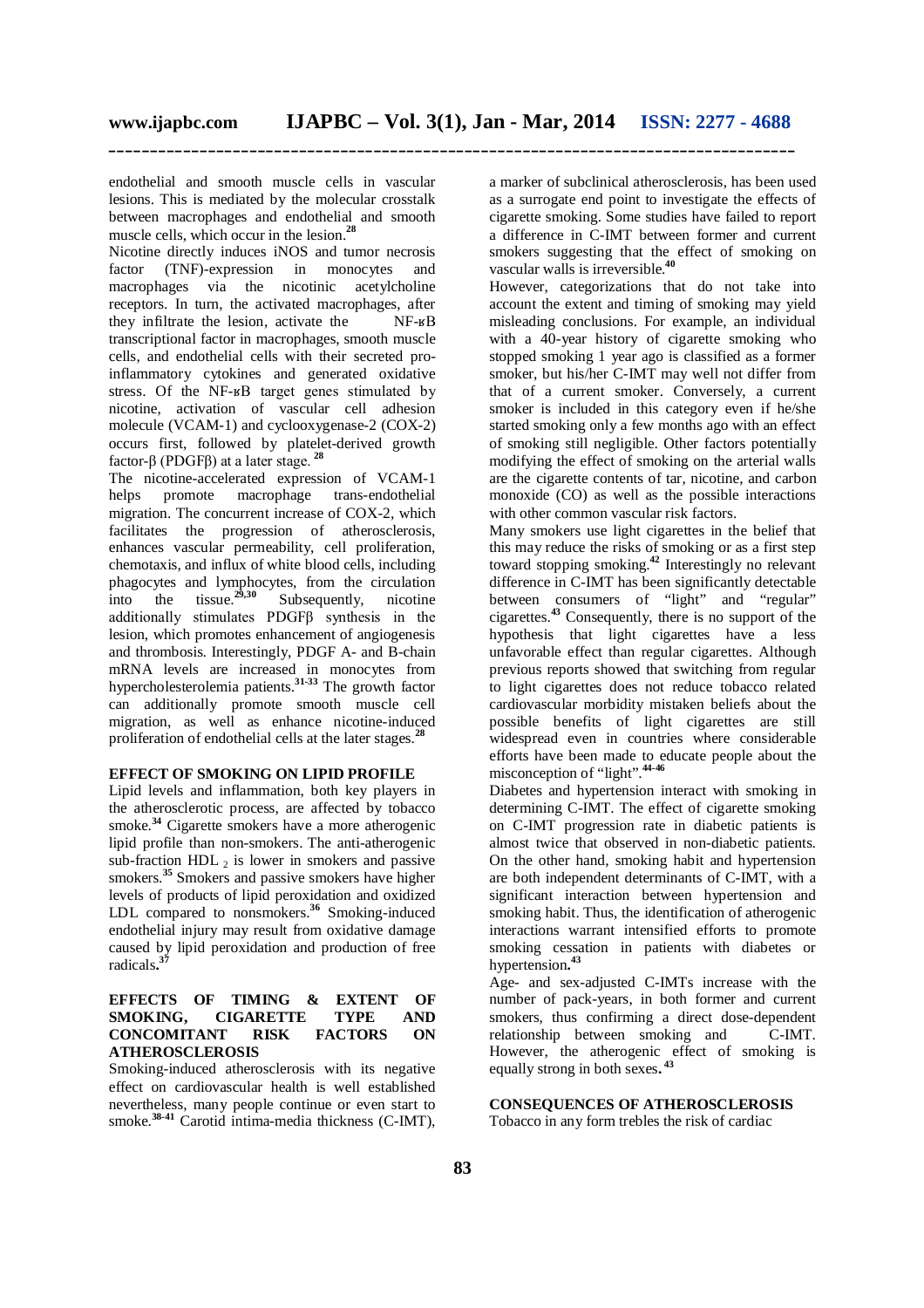disease. About 30% of all deaths from heart disease are due to smoking. Cardiovascular effects of smoking occur within minutes with rise in heart rate up to 30 % in first 10 rains. This is short lived, but since most individuals smoke cigarettes several times a day, these occur often, leading to long-term problems including atherosclerosis or atherothrombosis (AT).**47,48** AT is a complex inflammatory disease of the arterial wall in which a sclerotic plaque of lipid and fibrous tissue is deposited over time, often leading to rupture and thrombus formation.**<sup>49</sup>** Recently, it has been reported that nicotine promotes atherosclerotic cardiovascular disease, in part by promoting plaque neovascularization**. 12** 

Atherosclerotic disease is the leading cause of morbidity and mortality globally.**50,51** It is a systemic disease that affects all arterial beds and can present with multiple clinical manifestations according to the end organ supplied. In fact, atherosclerosis is a normal aging process but smoking accelerates it particularly in presence of other risk factors as male sex, advanced age, hypertension, diabetes, and hyperlipidaemia**. 52**

Coronary vessel sclerosis leads to ischemic heart disease or myocardial infarction. Smokers develop coronary thrombosis 10 years earlier than non-smokers. Nine out of ten patients who undergo coronary artery bypass surgery are smokers. CO in smoke damages the heart muscle and increases myocardium's susceptibility to viral infections, cardiomyopathy and congestive cardiac failure.

Atherosclerosis of peripheral arteries enhances chance of peripheral arterial disease (Burgers disease, Raynaud's phenomenon), and gangrene. Peripheral arterial disease (PAD) is a serious vascular disorder characterized by ischemia of the limbs secondary to atherosclerotic occlusion, so it is a marker of advanced atherosclerosis. The clinical consequences of occlusive PAD include intermittent claudication, that is, pain with walking, and critical limb ischemia which includes pain at rest and loss of tissue integrity in the distal limbs, which may ultimately lead to amputation of a portion of the lower extremity.

PAD is a highly prevalent and debilitating condition, estimated to affect >25 million patients in Europe and North America alone.**<sup>53</sup>** Unfortunately, PAD is associated with a four-fold increased risk of myocardial infarction.**<sup>54</sup>** Indeed, the risk of cardiovascular mortality and morbidity in patients with PAD is comparable to that in patients with CAD. **<sup>50</sup>** Additionally, PAD is associated with a two to three-fold increased risk of stroke. **55**

A role for nicotine in the pathophysiology of atherosclerosis is supported by recent genomic evidence, which indicates that a sequence variant in the cluster of genes on chromosome 15 that encode nicotinic acetylcholine receptors is associated with increased risk of PAD. **<sup>56</sup>** It is possible that this genetic variation affects the vascular response to nicotine, and/or nicotine dependency.

Atherosclerosis may also be complicated by renal hypertension or renal failure due to renal artery sclerosis. Furthermore, atherosclerotic process may result in serious ocular disturbances, blindness, optic neuropathy and macular degeneration.**<sup>57</sup>** Cerebral vessel sclerosis causes collapse, subarachnoid hemorrhage, stroke, paralysis, coma and death. With the aging of the population and the steep association of stroke risk with age, the numbers of patients with stroke are expected to increase dramatically. Overall, total annual costs of stroke are projected to increase to \$240.67 billion by 2030, an increase of 129%. **58**

# **CONCLUSIONS**

Hastening of atherosclerosis due to smoking is attributed to a number of mechanisms: direct endothelial damage, increased proliferation of smooth muscle in atherosclerotic lesions, decreased endothelium-dependent coronary vasodilatation, and reduced levels of high-density lipoprotein cholesterol. There is evidence that inflammation and hyperhomocysteinemia may be important mechanisms by which smoking promotes atherosclerotic disease.<sup>20</sup> Subclinical and clinical atherosclerosis has been consistently associated with smoking in a doseresponse relationship. Subclinical atherosclerosis,<br>measured as the C-IMT, was increased in smokers C-IMT, was increased in smokers in the Atherosclerosis Risk in Communities Study.**<sup>59</sup>** Clinical atherosclerosis, manifested as intermittent claudication, is increased in smokers**. 60**

The threat posed by a recent transient ischemic attack or stroke presents a special "teachable moment" for smokers who may not previously have been ready to quit. In the setting of recent myocardial infarction, 70% of smokers could be persuaded to quit.**<sup>61</sup>** Smoking increases risk of stroke six-fold, while quitting smoking greatly reduces that risk. **62**

A crucial role of successful management of smoking as a serious health problem is to understand how difficult sometimes for the patient to quit. However the treating physician should show the patient that he is on his side and that there are various valuable solutions that can be offered to help. Many patients (and many physicians) are under the impression that nicotine replacement is hazardous; however, continuing to smoke is much more hazardous. Patients need permission to use as much nicotine replacement as it takes. A 21 mg nicotine patch delivers about as much nicotine as smoking half a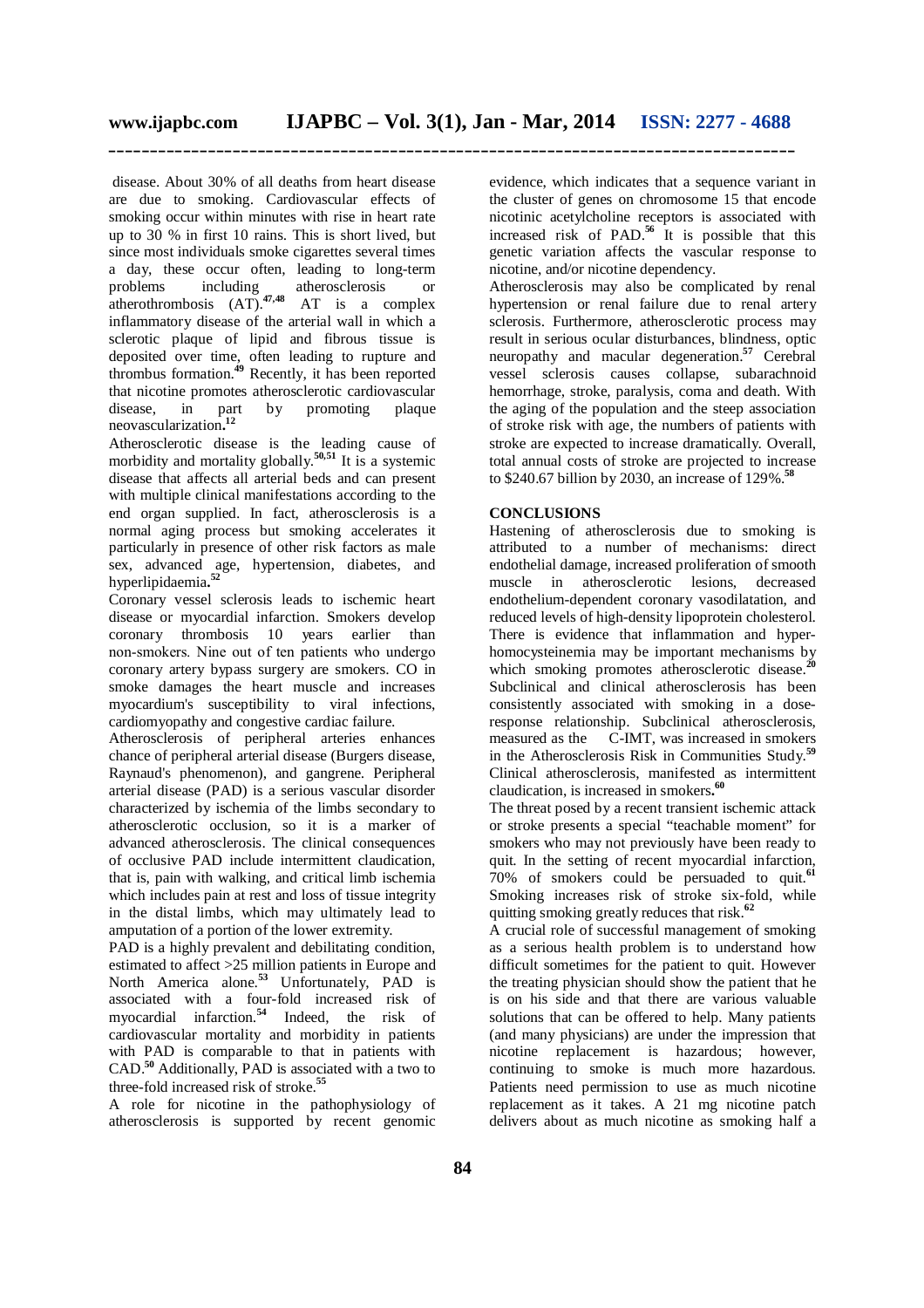pack of cigarettes a day, so some patients may need two patches at first, and in addition they can use nicotine gum, nicotine spray, or nicotine inhaler (or a combination of these) in as large a quantity as it takes to deal with the addiction. Medications such as bupropion and varenicline are helpful in combination with nicotine replacement. Varenicline is probably more effective than bupropion, but the latter might be more appropriate for patients with a history of depression. Lastly, counseling definitely improves quit rates**. 58**

#### **REFERENCES**

- 1. Tonstad S and Johnston A. Cardiovascular risks associated with smoking: a review for clinicians. Eur J Cardiovasc Prev Rehabil. 2006;13(4):507- 14.
- 2. Ramakant B. India agrees that Tobacco industry puts "pres-sure" to relax health policies. Indian J Anaesth. 2009;53(5):618-27.
- 3. Fowles J, Dybing E. Application of toxicological risk assessment principles to the chemical constituents of cigarette smoke. Tob Control. 2003;12(4):424-30.
- 4. US Department of Health and human services. A report of the Surgeon General. Public health Service OotSG; Rockville MD: 2010. How tobacco smoke causes disease: The biology and behavioral basis for smoking-attributable disease.
- 5. Benowitz NL. Cigarette smoking and cardiovascular disease: pathophysiology and implications for treatment. Prog Cardiovasc Dis. 2003;46(1):91-111.
- 6. Michaud SE, Dussault S, Haddad P, Groleau J, Rivard A. Circulating endothelial progenitor cells from healthy smokers exhibit impaired functional activities. Atherosclerosis. 2006; 187: 423–32.
- 7. Csonka E, Somogyi A, Augustin J, Haberbosch W, Schettler G. The effects of nicotine on cultured cells of vascular origin. Virchows Arch. 1985; 407:441-7.
- 8. Heeschen C, Jang JJ, Weis M, Pathak A, Kaji S, Hu RS, Tsao PS, Johnson FL, Cooke JP. Nicotine stimulates angiogenesis and promotes tumor growth and atherosclerosis. Nat Med. 2001; 7:833–9.
- 9. Strohshneider T, Oberhoff M, Hanke H, Hannekum A, Karsch KR. Effect of chronic nicotine delivery on the proliferation rate of endothelial and smooth muscle cells in experimentally induced vascular wall plaques. Clin Investig. 1994; 72: 908-12.
- 10. Law MM, Gelabert HA, Moore WS, Hajjar GE, Colburn MD, Petrik PV, Quiñones-Baldrich WJ. Cigarette smoking increases the development of intimal hyperplasia after vascular injury. J Vasc Surg. 1996;23: 401-9.
- 11. Carty CS, Soloway PD, Kayastha S, Bauer J, Marsan B, Ricotta JJ, Dryjski M. Nicotine and cotinine stimulate secretion of basic fibroblast growth factor and affect expression of matrix metalloproteinases in cultured human smooth muscle cells. J Vasc Surg. 1996; 24:927–34.
- 12. Lee J and Cooke JP. Nicotine and Pathological Angiogenesis. Life Sci. 2012; 91(0): 1058–64.
- 13. Milara J, Ortiz JL, Juan G, Guijarro R, Almudever P, Martorell M, Morcillo EJ, Cortijo J. Cigarette smoke exposure up-regulates endothelin receptor B in human pulmonary artery endothelial cells: molecular and functional consequences. Br J Pharmacol. 2010; 161 (7): 1599–615.
- 14. Vayssettes-Courchay C, Ragonnet C, Camenen G, Félétou M, Cordi AA, Lavielle G, Verbeuren TJ. Role of thromboxane TP and angiotensin AT1 receptors in lipopolysaccharide-induced arterial dysfunction in the rabbit: an in vivo study. Eur J Pharmacol. 2010; 634 (1–3):113–20.
- 15. Agarwal R. Smoking, oxidative stress and inflammation: impact on resting energy expenditure in diabetic nephropathy. BMC Nephrol. 2005; 6: 13-21.
- 16. Taylor A, Bruno R, Traber M. Women and smokers have elevated urinary F(2)-isoprostane metabolites: a novel extraction and LC-MS methodology. Lipids. 2008; 43(10): 925–36.
- 17. Morrow JD, Frei B, Longmire AW, Gaziano JM, Lynch SM, Shyr Y, Strauss WE, Oates JA, Roberts LJ 2nd. Increase in circulating products of lipid peroxidation (F2-isoprostanes) in smokers. Smoking as a cause of oxidative damage. N Engl J Med. 1995; 332 (18):1198– 203.
- 18. Reilly M, Delanty N, Lawson JA, FitzGerald GA. Modulation of oxidant stress in vivo in chronic cigarette smokers. Circulation. 1996; 94  $(1):19-25.$
- 19. Woo KS, Chook P, Lolin YI, Cheung AS, Chan LT, Sun YY, Sanderson JE, Metreweli C, Celermajer DS. Hyperhomocyst(e)inemia is a risk factor for arterial endothelial dysfunction in humans. Circulation. 1997; 96(8):2542–4.
- 20. Bazzano LA, He J, Muntner P, Vupputuri S, Whelton PK. Relationship between Cigarette Smoking and Novel Risk Factors for Cardiovascular Disease in the United States. Ann Intern Med. 2003;138(11):891-7.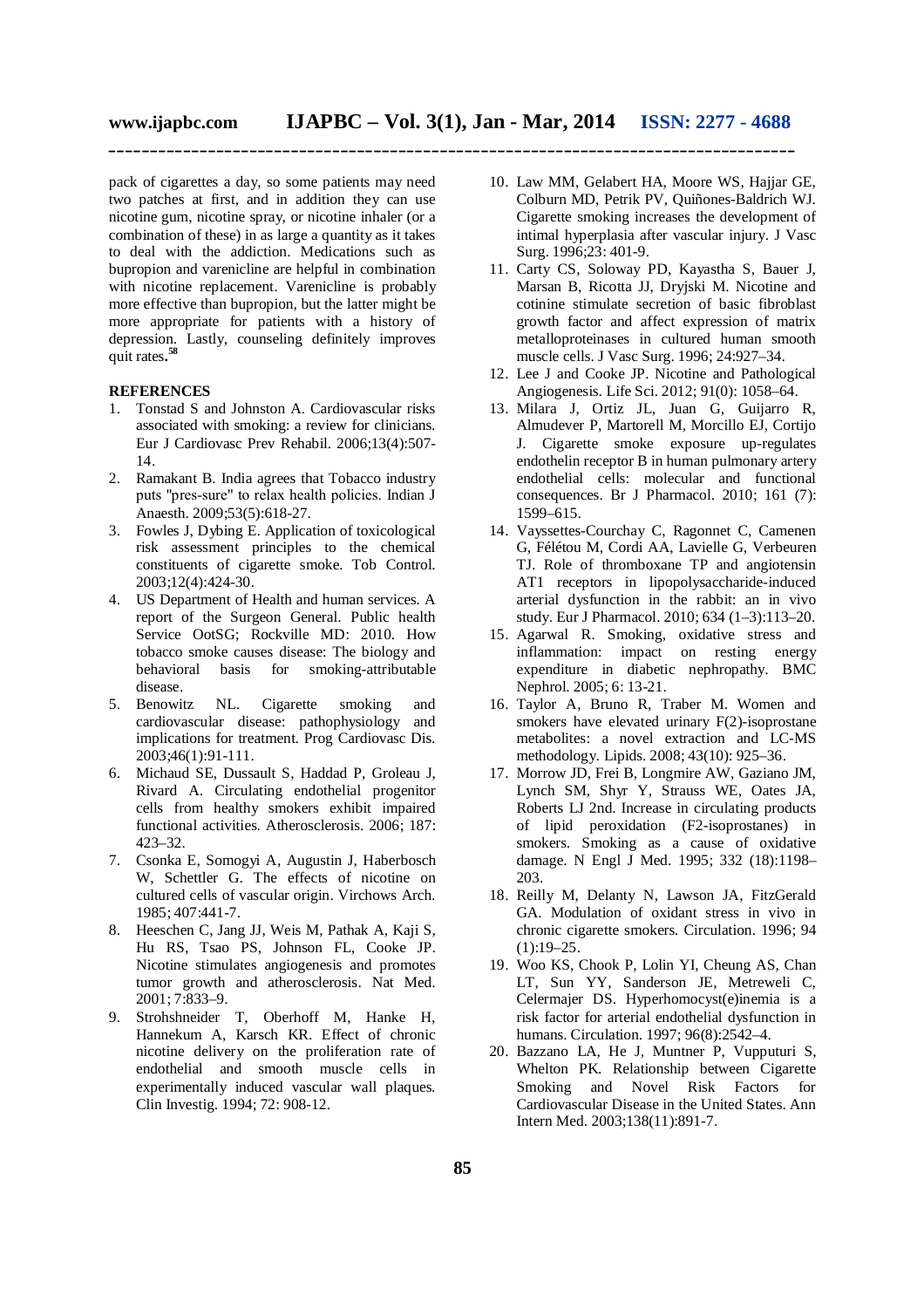- 21. Miller JW, Nadeau MR, Smith D, Selhub J. Vitamin B-6 deficiency vs folate deficiency: comparison of responses to methionine loading in rats. Am J Clin Nutr. 1994; 59 (5): 1033–9.
- 22. Di Minno G, Davì G, Margaglione M, Cirillo F, Grandone E, Ciabattoni G, Catalano I, Strisciuglio P, Andria G, Patrono C. Abnormally high thromboxane biosynthesis in homozygous homocystinuria. Evidence for platelet involvement and probucol-sensitive mechanism. J Clin Invest. 1993;92(3):1400-6.
- 23. Davì G, Di Minno G, Coppola A, Andria G, Cerbone AM, Madonna P, Tufano A, Falco A, Marchesani P, Ciabattoni G, Patrono C. Oxidative stress and platelet activation in homozygous homocystinuria. Circulation. 2001; 104 (10):1124–8.
- 24. Durand P, Lussier-Cacan S, Blache D. Acute methionine load-induced hyperhomocysteinemia enhances platelet aggregation, thromboxane biosynthesis, and macrophage-derived tissue factor activity in rats. FASEB J. 1997;11(13):1157-68.
- 25. Maus AD, Pereira EF, Karachunski PI, Horton RM, Navaneetham D, Macklin K, Cortes WS, Albuquerque EX, Conti-Fine BM. Human and rodent bronchial epithelial cells express functional nicotinic acetylcholine receptors. Mol Pharmacol. 1998; 54:779 –88.
- 26. Fenster CP, Whitworth TL, Sheffield EB, Quick MW, Lester RAJ. Upregulation of surface alpha 4 beta 2 nicotinic receptors is initiated by receptor desensitization after chronic exposure to nicotine. J Neurosci. 1999; 19:4804–14.
- 27. Zia S, Ndoye A, Nguyen VT, Grando SA. Nicotine enhances expression of the alpha 3, alpha 4, alpha 5, and alpha 7 nicotinic receptors modulating calcium metabolism and regulating adhesion and motility of respiratory epithelial cells. Res Commun Mol Pathol Pharmacol. 1997; 97: 243–62.
- 28. Lau PP, Li L, Merched AJ, Zhang AL, Ko KW, Chan L. Nicotine Induces Proinflammatory Responses in Macrophages and the Aorta Leading to Acceleration of Atherosclerosis in Low-Density Lipoprotein Receptor -/- Mice. Arterioscler Thromb Vasc Biol. 2006; 26:143-9.
- 29. Hajjar DP, Pomerantz KB. Signal transduction in atherosclerosis: integration of cytokines and the eicosanoid network. FASEB J. 1992;6: 2933–41.
- 30. Herschman HR. Prostaglandin synthase 2. Biochim Biophys Acta. 1996; 1299:125–40.
- 31. Natarajan R, Bai W, Rangarajan V, Gonzales N, Gu JL, Lanting L, Nadler JL. Platelet-derived growth factor BB mediated regulation of 12-

lipoxygenase in porcine aortic smooth muscle cells. J Cell Physiol. 1996; 169: 391–400.

- 32. Connolly JM, Rose DP. Enhanced angiogenesis and growth of 12-lipoxygenase gene-transfected MCF-7 human breast cancer cells in athymic nude mice. Cancer Lett. 1998; 132: 107–12.
- 33. Billett MA, Adbeish IS, Alrokayan SA, Bennett AJ, Marenah CB, White DA. Increased expression of genes for platelet-derived growth factor in circulating mononuclear cells of hypercholesterolemic patients. Arterioscler Thromb Vasc Biol. 1996; 16:399–406.
- 34. Prasad D S, Kabir Z, Dash A K, Das B C. Smoking and cardiovascular health: A review of the epidemiology, pathogenesis, prevention and control of tobacco. Indian J Med Sci 2009; 63: 520-33.
- 35. Moffatt RJ, Chelland SA, Pecott DL, Stamford BA. Acute Exposure To Environmental Tobacco Smoke Reduces HDL-C And HDL2-C. Prev Med 2004; 38: 637-41.
- 36. Valkonen M, Kuusi T. Passive Smoking Induces Atherogenic Changes In Low-Density Lipoprotein. Circulation 1998; 97: 2012-6.
- 37. Griendling KK, Fitzgerald GA. Oxidative Stress And Cardiovascular Injury: Part I: Basic Mechanisms And In Vivo Monitoring Of ROS. Circulation 2003; 108: 1912-6.
- 38. Chen Z, Boreham J. Smoking and cardiovascular disease. Semin Vasc Med. 2002; 2:243–52.
- 39. Szczech R, Hering D, Narkiewicz K. Smoking and cardiovascular risk: New mechanisms and further evidence for a 'guilty' verdict. J Hypertens. 2004;22:31–34.
- 40. Karim R, Buchanan TA, Hodis HN, Li Y, Mack WJ. The association of smoking and subclinical atherosclerosis in type 2 diabetes: Modification by duration of diabetes. Diabet Med. 2005; 22:  $81 - 7$ .
- 41. Bhuiyan AR, Srinivasan SR, Chen W, Paul TK, Berenson GS. Correlates of vascular structure and function measures in asymptomatic young adults: The bogalusa heart study. Atherosclerosis. 2006; 189:1–7.
- 42. Kozlowski LT, Goldberg ME, Yost BA, White EL, Sweeney CT, Pillitteri JL. Smokers' misperceptions of light and ultra-light cigarettes may keep them smoking. Am J Prev Med. 1998;  $15:9 - 16.$
- 43. Baldassarre D, Castelnuovo S, Frigerio B, Amato M, Werba JP, De Jong A, Ravani AL, Tremoli E, Sirtori CR. Effects of Timing and Extent of Smoking, Type of Cigarettes, and Concomitant Risk Factors on the Association